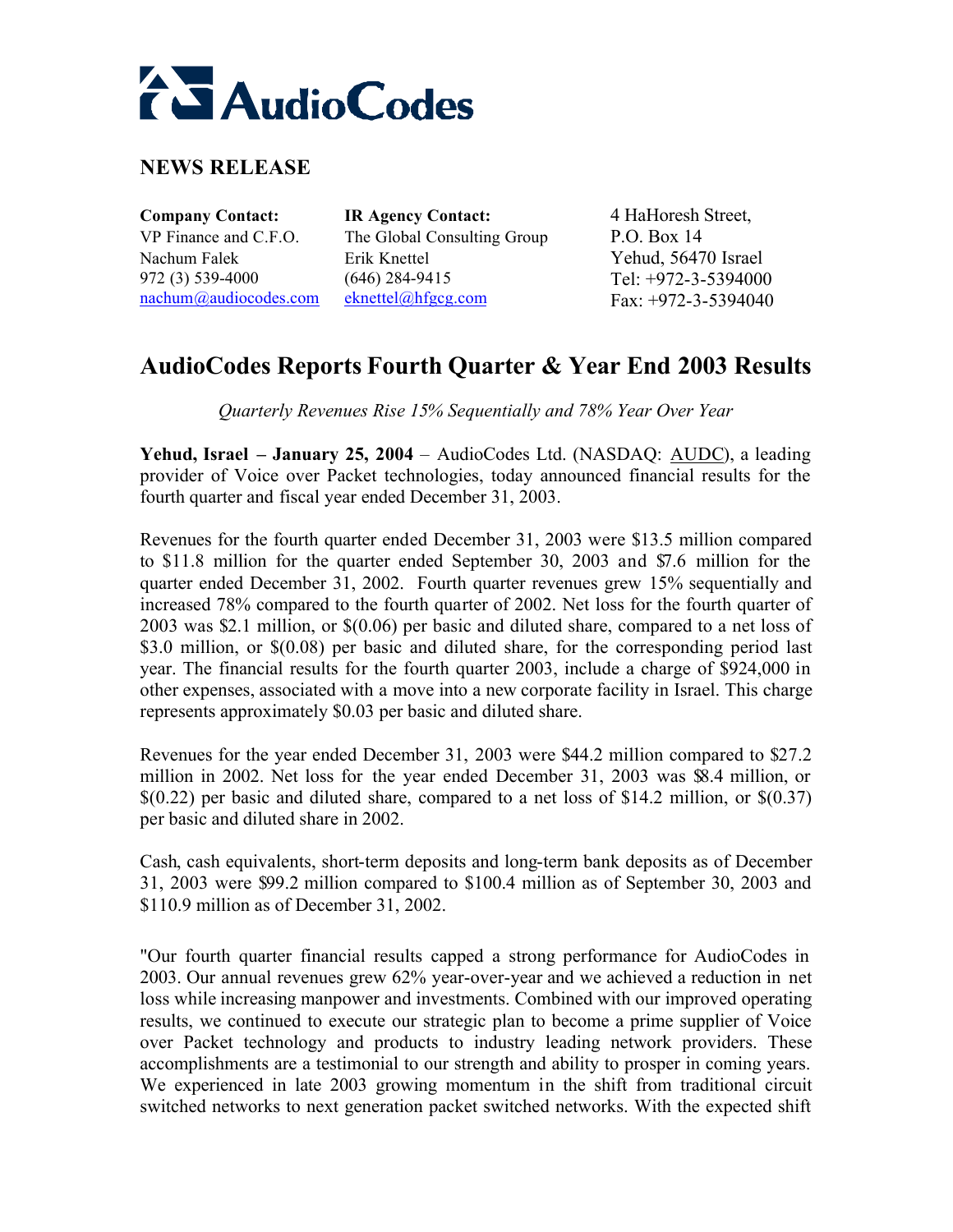of telecom budgets in 2004 towards IP networks and VoP technologies, our sustained investment in R&D and success in winning tier one OEM designs, position AudioCodes for further success," said Shabtai Adlersberg, President, Chairman and CEO of AudioCodes.

"In 2003 we announced cooperation with Nortel Networks and 3Com Corporation in carrier and enterprise VoP market applications. We also made a strategic acquisition in our purchase of the UAS product group from Nortel Networks in 2003. In 2004 we plan to increase our efforts to enlarge our market share and win more VoP media gateway and media server designs with leading OEMs."

#### **Conference Call & Webcast Information**

AudioCodes will conduct a conference call on January 26, 2004 to discuss the fourth quarter and year end 2003 financial results, which will be simultaneously web cast at 9:00 A.M. Eastern Time. Investors are invited to listen to the call live via web cast at the AudioCodes corporate web site at http://www.audiocodes.com.

#### **About AudioCodes**

AudioCodes Ltd. (NASDAQ: AUDC) enables the new voice infrastructure by providing innovative, reliable and cost-effective Voice over Packet technology and Voice Network products to OEMs, network equipment providers and system integrators. AudioCodes provides its customers and partners with a diverse range of flexible, comprehensive media gateway and media processing technologies, based on VoIPerfect™ – AudioCodes' underlying, best-of-breed, core media gateway architecture. The company is a market leader in voice compression technology and is a key originator of the ITU G.723.1 standard for the emerging Voice over IP market. AudioCodes' voice network products feature media gateway and media server platforms for packet-based applications in the wireline, wireless, broadband access, and enhanced voice services markets. AudioCodes enabling technology products include VoIP and CTI communication boards, VoIP media gateway processors and modules, and CPE devices. Its customers include the leading telecom and data network equipment providers globally. AudioCodes' international headquarters and R&D facilities are located in Israel, with U.S. headquarters in San Jose, California.

#### **For more information on AudioCodes, visit http://www.audiocodes.com or call**  +1 (408) 577-4088

Statements concerning AudioCodes' business outlook or future economic performance; product introductions and plans and objectives related thereto; and statements concerning assumptions made or expectations as to any future events, conditions, performance or other matters, are "forward-looking statements'' as that term is defined under U.S. Federal securities laws. Forward-looking statements are subject to various risks, uncertainties and other factors that could cause actual results to differ materially from those stated in such statements. These risks, uncertainties and factors include, but are not limited to: the effect of global economic conditions in general and conditions in AudioCodes' industry and target markets in particular; shifts in supply and demand; market acceptance of new products and continuing products' demand; the impact of competitive products and pricing on AudioCodes' and its customers' products and markets; timely product and technology development/upgrades and the ability to manage changes in market conditions as needed; and other factors detailed in AudioCodes' filings with the Securities and Exchange Commission. AudioCodes assumes no obligation to update the information in this release.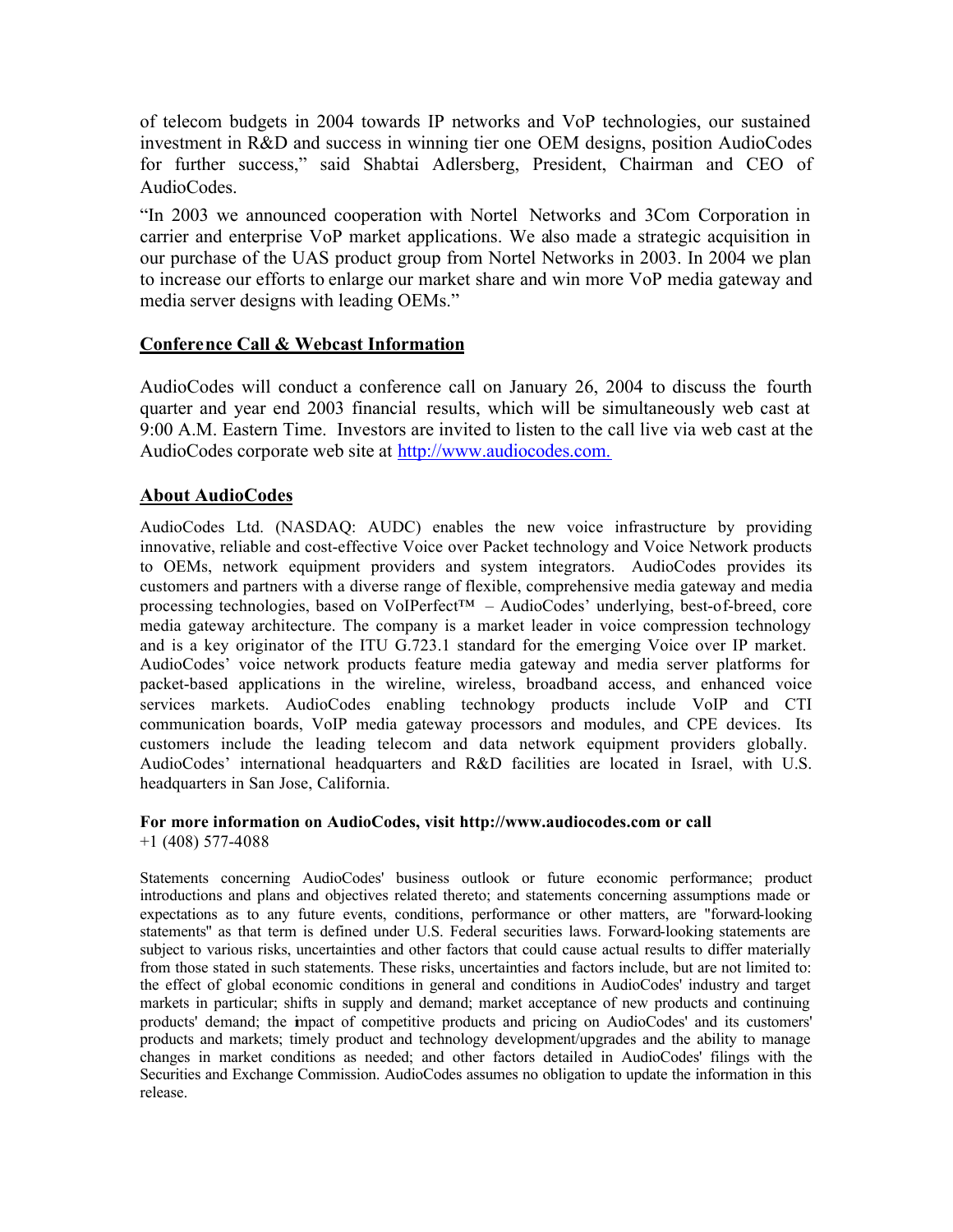AudioCodes, AC, AudioCoded, NetCoder, TrunkPack, VoicePacketizer, MediaPack, Stretto, Mediant, VoIPerfect and IPmedia are trademarks or registered trademarks of AudioCodes Limited. All other products or trademarks are property of their respective owners.

Summary financial data follows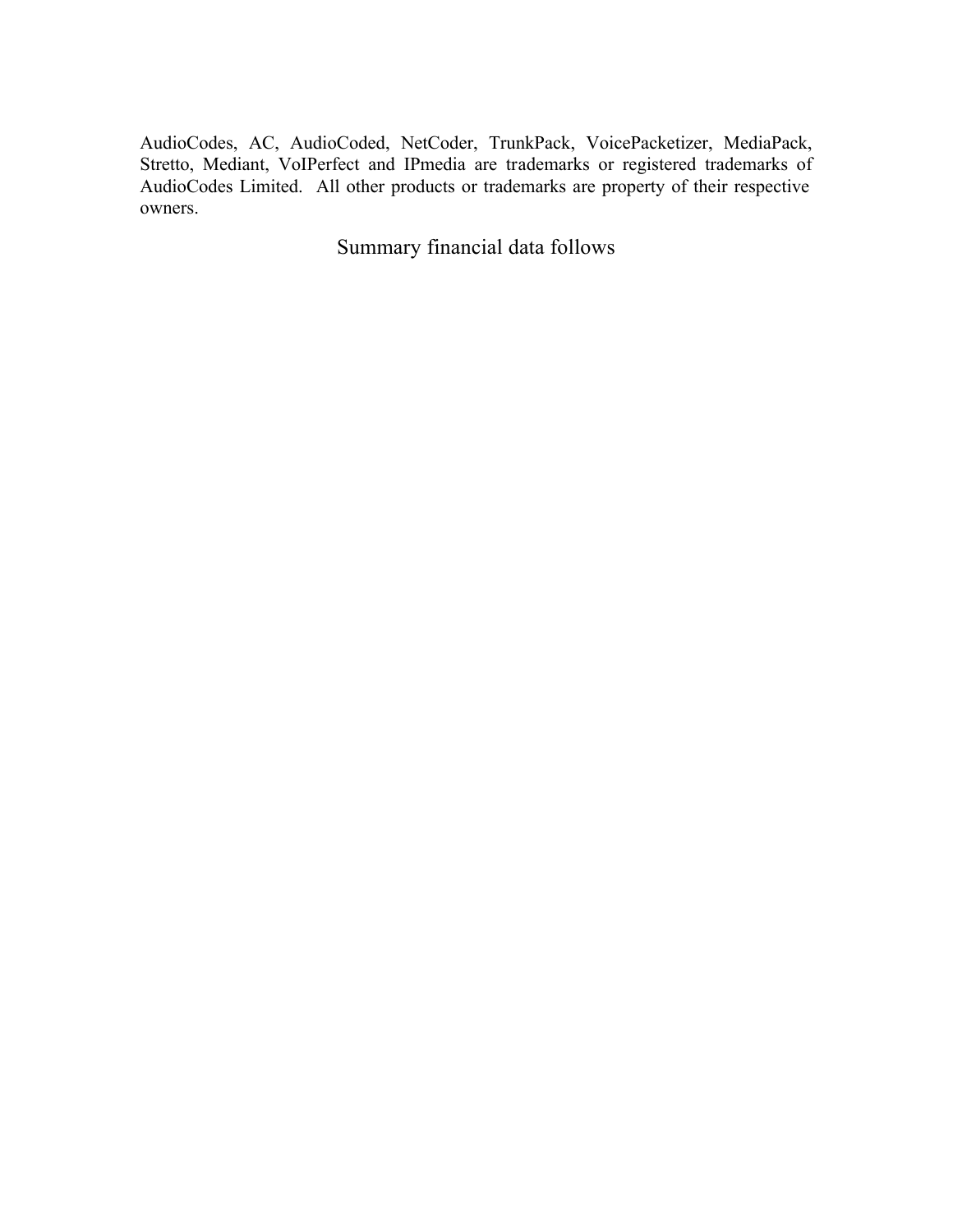| <b>U.S. dollars in thousands</b>                                                                                                                      |                                     |                                      |
|-------------------------------------------------------------------------------------------------------------------------------------------------------|-------------------------------------|--------------------------------------|
|                                                                                                                                                       | December 31,                        | December 31,                         |
|                                                                                                                                                       | 2003                                | 2002                                 |
| <b>ASSETS</b>                                                                                                                                         |                                     |                                      |
| <b>CURRENT ASSETS</b><br>Cash, cash equivalents and short-term deposits<br>Trade receivables<br>Other receivables and prepaid expenses<br>Inventories | \$48,898<br>7,717<br>2,972<br>4,667 | \$110,873<br>4,443<br>1,959<br>4,677 |
| Total current assets                                                                                                                                  | 64,254                              | 121,952                              |
| <b>SEVERANCE PAY FUND</b>                                                                                                                             | 3,618                               | 2,496                                |
| FIXED ASSETS, NET                                                                                                                                     | 4,564                               | 5,067                                |
| <b>OTHER ASSETS</b>                                                                                                                                   | 5,333                               |                                      |
| <b>LONG TERM BANK DEPOSITS</b>                                                                                                                        | 50,270                              |                                      |
| <b>INVESTMENTS</b>                                                                                                                                    | 491                                 | 299                                  |
| <b>Total</b> assets                                                                                                                                   | \$128,530                           | \$129,814                            |
| <b>LIABILITIES AND SHAREHOLDERS' EQUITY</b>                                                                                                           |                                     |                                      |
| <b>CURRENT LIABILITIES</b><br>Trade payables<br>Other payables and accrued expenses                                                                   | \$4,197<br>13,825                   | \$2,402<br>11,180                    |
| Total current liabilities                                                                                                                             | 18,022                              | 13,582                               |
| <b>ACCRUED SEVERANCE PAY</b>                                                                                                                          | 3,990                               | 2,848                                |

Total shareholders' equity 106,518 113,384

## **AUDIOCODES LTD. CONDENSED CONSOLIDATED BALANCE SHEETS**

Total liabilities and shareholders' equity \$ 128,530 \$ 129,814